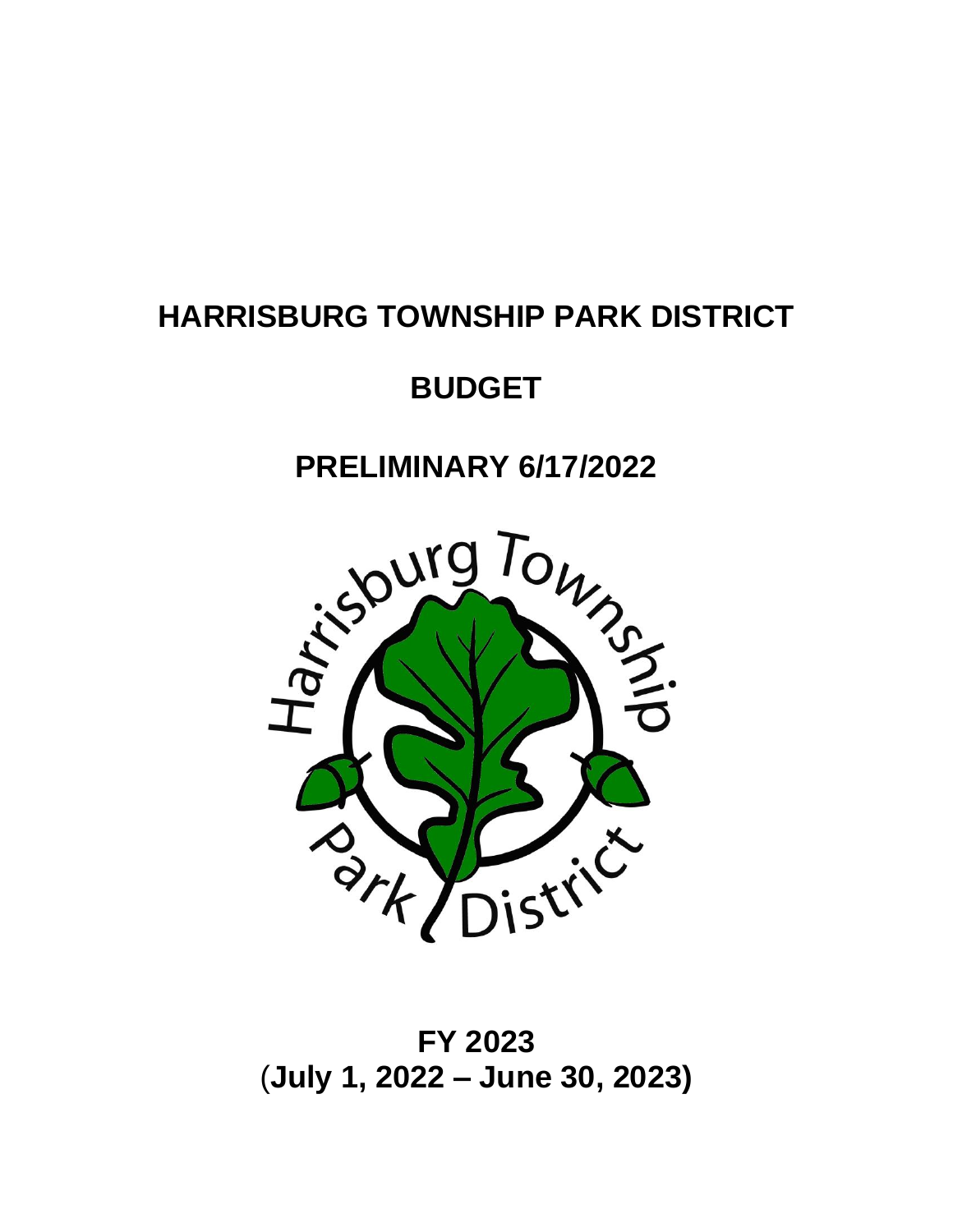## **ORDINANCE NO. 2022-0916**

### **BUDGET AND APPROPRIATION ORDINANCE**

# **AN ORDINANCE ADOPTING THE COMBINED ANNUAL BUDGET AND APPROPRIATION OF FUNDS FOR THE HARRISBURG TOWNSHIP PARK DISTRICT SALINE COUNTY, ILLINOIS FOR THE FISCAL YEAR BEGINNING ON THE FIRST (1ST) DAY OF JULY 2022 AND ENDING ON THE THIRTIETH (30TH) DAY OF JUNE 2023.**

### **BE IT ORDAINED BY THE BOARD OF PARK COMMISSIONERS (BOARD) OF THE HARRISBURG TOWNSHIP PARK DISTRICT, SALINE COUNTY, ILLINOIS:**

**SECTION 1.** It is hereby found and determined that:

- a. This Board has heretofore caused to be prepared a combined Annual Budget and Appropriation in tentative form, which Ordinance has been conveniently available for inspection for at least 30 days prior to final action; and
- b. A public hearing was held at the Harrisburg Township Park District main office, Harrisburg, Illinois on the 16th day of September, 2022 on said Ordinance, notice of said hearing have been given at least one (1) week prior to such hearing by publication in the Harrisburg Register, a newspaper published within the Park District; and
- c. That all other legal requirements for the adoption of the Annual Budget and Appropriation Ordinance of the Park District for the fiscal year beginning July 1<sup>st</sup>, 2022 and ending June 30<sup>th</sup>, 2023 have heretofore been performed.
- **SECTION 2.** The following sums of money, or so much thereof as may be authorized by law for the following objects and purposes, be and the same hereby budgeted and appropriated beginning the first (1<sup>st</sup>) day of July 2022, and ending on the thirtieth  $(30<sup>th</sup>)$  day of June, 2023: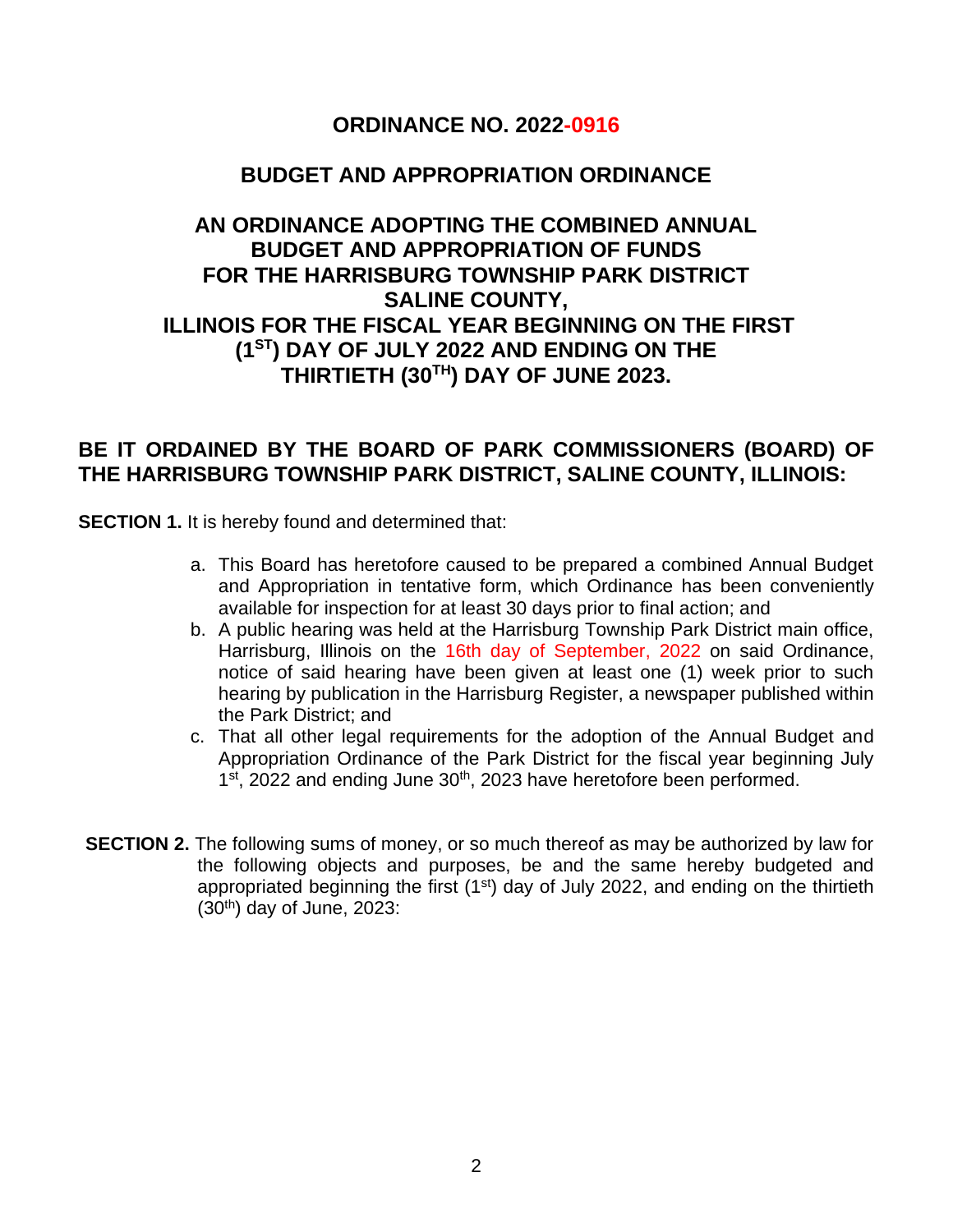| I. GENERAL CORPORATE FUND               | <b>BUDGET (\$)</b> | <b>APPROPRIATION (\$)</b> |
|-----------------------------------------|--------------------|---------------------------|
| <b>BOARD &amp; ADMINISTRATIVE</b>       |                    |                           |
| Salary - Executive Director             | \$12,180.00        | \$12,180.00               |
| <b>Bonuses</b>                          | \$2,500.00         | \$2,500.00                |
| <b>Annual Audit</b>                     | \$7,500.00         | \$7,500.00                |
| <b>BOARD &amp; ADMINISTRATIVE TOTAL</b> | \$22,180.00        | \$22,180.00               |
| <b>OPERATIONS</b>                       |                    |                           |
| Utilities - Electric                    | \$19,040.00        | \$19,040.00               |
| Utilities - Water/Sewer                 | \$5,250.00         | \$5,250.00                |
| Utilities - Telephone/Internet          | \$2,500.00         | \$2,500.00                |
| Utilities - Cellular Phone              | \$3,000.00         | \$3,000.00                |
| <b>Utilities - Natural Gas</b>          | \$3,750.00         | \$3,750.00                |
| <b>OPERATIONS TOTAL</b>                 | \$33,540.00        | \$33,540.00               |
| <b>RECREATION DEPARTMENT</b>            |                    |                           |
| Salary - Administrative Assistant       | \$19,600.00        | \$19,600.00               |
| RECREATION DEPARTMENT TOTAL             | \$19,600.00        | \$19,600.00               |
| <b>MAINTENANCE DEPARTMENT</b>           |                    |                           |
| Salary - Maintenance Director           | \$32,100.00        | \$32,100.00               |
| Salary - Maintenance Foreman            | \$11,750.00        | \$11,750.00               |
| Salary - Maintenance Worker             | \$26,840.00        | \$26,840.00               |
| Maintenance Equipment / Improvements    | \$25,000.00        | \$25,000.00               |
| Maintenance Supplies / Repairs          | \$25,000.00        | \$25,000.00               |
| Friends of the Park                     | \$2,500.00         | \$2,500.00                |
| <b>Grants/Donations</b>                 | \$3,500.00         | \$3,500.00                |
| Gas & Oil                               | \$16,000.00        | \$16,000.00               |
| Garbage Removal                         | \$2,500.00         | \$2,500.00                |
| <b>Designated Donations</b>             | \$5,000.00         | \$5,000.00                |
| <b>Miscellaneous</b>                    | N/A                | N/A                       |
| MAINTENANCE DEPARTMENT TOTAL            | \$150,190.00       | \$150,190.00              |
| <b>MUSEUM</b>                           |                    |                           |
| Levy for Museum                         | \$14,019.00        | \$14,019.00               |
| <b>MUSEUM TOTAL</b>                     | \$14,019.00        | \$14,019.00               |
| <b>GENERAL CORPORATE FUND TOTAL</b>     | \$239,529.00       | \$239,529.00              |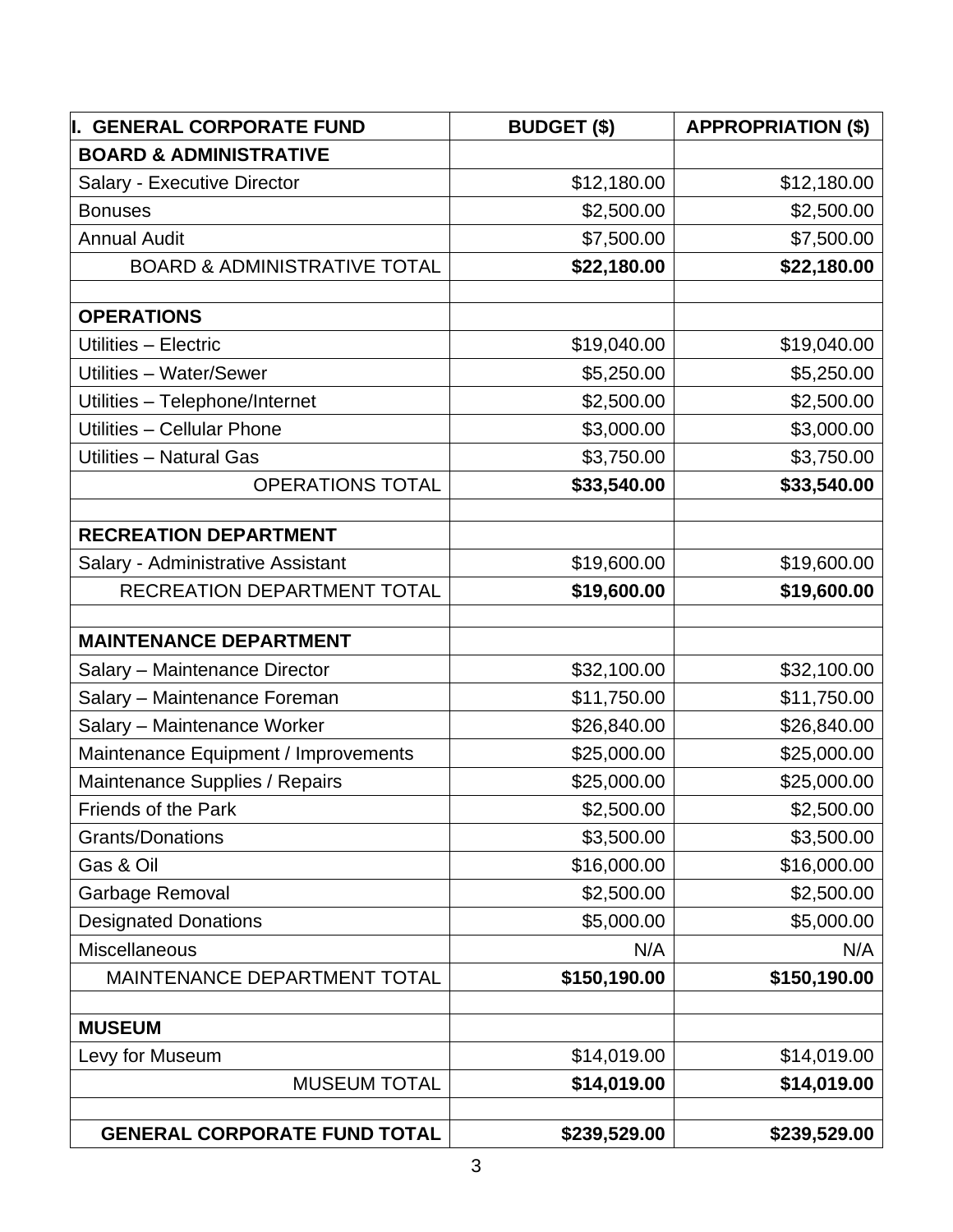| <b>II. RECREATION FUND</b>              | <b>BUDGET (\$)</b> | <b>APPROPRIATION (\$)</b> |
|-----------------------------------------|--------------------|---------------------------|
| <b>BOARD &amp; ADMINISTRATIVE</b>       |                    |                           |
| Salary - Executive Director             | \$12,180.00        | \$12,180.00               |
| Salary - Maintenance Director           | \$19,260.00        | \$19,260.00               |
| Salary - Maintenance Foreman            | \$25,850.00        | \$25,850.00               |
| <b>Publishing Fees &amp; Postage</b>    | \$550.00           | \$550.00                  |
| <b>Seminar Expenses</b>                 | \$1,000.00         | \$1,000.00                |
| Dues, Subscriptions, & Materials        | \$3,500.00         | \$3,500.00                |
| <b>Professional Fees</b>                | \$3,000.00         | \$3,000.00                |
| <b>BOARD &amp; ADMINISTRATIVE TOTAL</b> | \$65,340.00        | \$65,340.00               |
| <b>OPERATIONS</b>                       |                    |                           |
| Printing                                | \$101.00           | \$101.00                  |
| Promotion / Advertising                 | \$400.00           | \$400.00                  |
| Internet / Web Hosting                  | \$216.00           | \$216.00                  |
| <b>OPERATIONS TOTAL</b>                 | \$717.00           | \$717.00                  |
| <b>RECREATION DEPARTMENT</b>            |                    |                           |
| Salary - Administrative Assistant       | \$19,600.00        | \$19,600.00               |
| <b>Wages - Seasonal Labor</b>           | \$40,000.00        | \$40,000.00               |
| Program Expenses                        | \$3,200.00         | \$3,200.00                |
| <b>Activity Costs</b>                   | \$3,000.00         | \$3,000.00                |
| <b>Travel Reimbursement</b>             | \$900.00           | \$900.00                  |
| Rec Equipment / Repairs / Improvements  | \$535.00           | \$535.00                  |
| RECREATION DEPARTMENT TOTAL             | \$67,235.00        | \$67,235.00               |
| <b>OFFICE DEPARTMENT</b>                |                    |                           |
| Wages - Secretary / Receptionist        | N/A                | N/A                       |
| <b>Office Expenses</b>                  | \$5,500.00         | \$5,500.00                |
| OFFICE DEPARTMENT TOTAL                 | \$5,500.00         | \$5,500.00                |
| <b>RECREATION FUND TOTAL</b>            | \$138,792.00       | \$138,792.00              |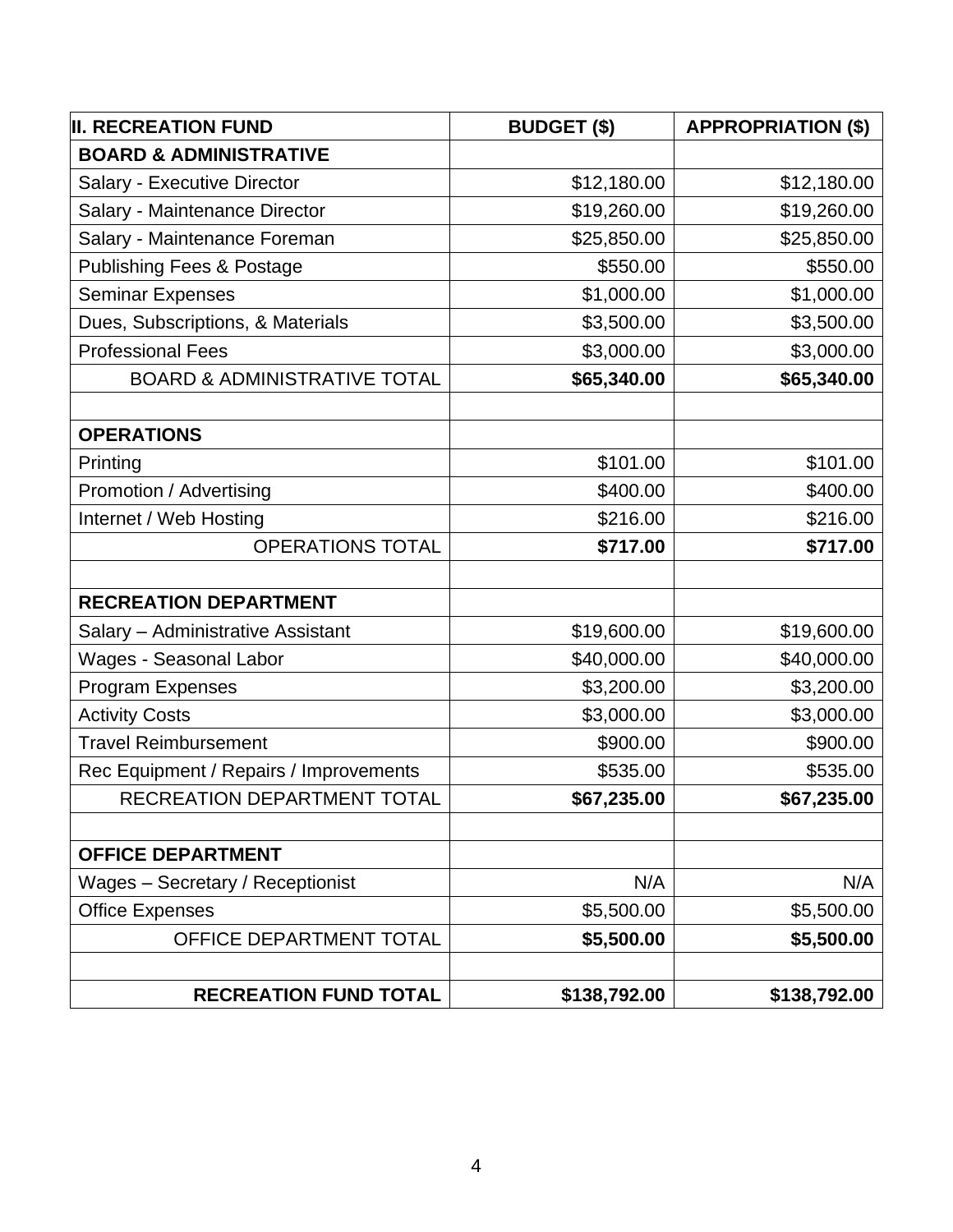| <b>III.RETIREMENT FUND</b>   | <b>BUDGET (\$)</b> | <b>APPROPRIATION (\$)</b> |
|------------------------------|--------------------|---------------------------|
| <b>OPERTATIONS</b>           |                    |                           |
| <b>FICA Expense</b>          | \$29,130.00        | \$29,130.00               |
| <b>IMRF</b> Expense          | \$30,770.00        | \$30,770.00               |
| Miscellaneous                | N/A                | N/A                       |
| <b>OPERATIONS TOTAL</b>      | \$59,900.00        | \$59,900.00               |
|                              |                    |                           |
| <b>ADMINISTRATIVE</b>        |                    |                           |
| Salary - Executive Director  | \$24,360.00        | \$24,360.00               |
| <b>ADMINISTRATIVE TOTAL</b>  | \$24,360.00        | \$24,360.00               |
|                              |                    |                           |
| <b>RETIREMENT FUND TOTAL</b> | \$84,260.00        | \$84,260.00               |

| <b>IV. INSURANCE FUND</b>         | <b>BUDGET (\$)</b> | <b>APPROPRIATION (\$)</b> |
|-----------------------------------|--------------------|---------------------------|
| <b>OPERTATIONS</b>                |                    |                           |
| Insurance - Liability             | \$44,208.00        | \$44,208.00               |
| <b>Workers Compensation</b>       | \$11,750.00        | \$11,750.00               |
| <b>Unemployment Tax</b>           | \$3,500.00         | \$3,500.00                |
| <b>OPERATIONS TOTAL</b>           | \$59,458.00        | \$59,458.00               |
|                                   |                    |                           |
| <b>ADMINISTRATIVE</b>             |                    |                           |
| Salary - Maintenance Director     | \$25,680.00        | \$25,680.00               |
| Salary - Maintenance Foreman      | \$18,800.00        | \$18,800.00               |
| Salary - Maintenance Worker       | \$2,440.00         | \$2,440.00                |
| Salary - Administrative Assistant | \$7,840.00         | \$7,840.00                |
| Salary - Executive Director       | \$24,360.00        | \$24,360.00               |
| <b>ADMINISTRATIVE TOTAL</b>       | \$79,120.00        | \$79,120.00               |
|                                   |                    |                           |
| <b>INSURANCE FUND TOTAL</b>       | \$138,578.00       | \$138,578.00              |

.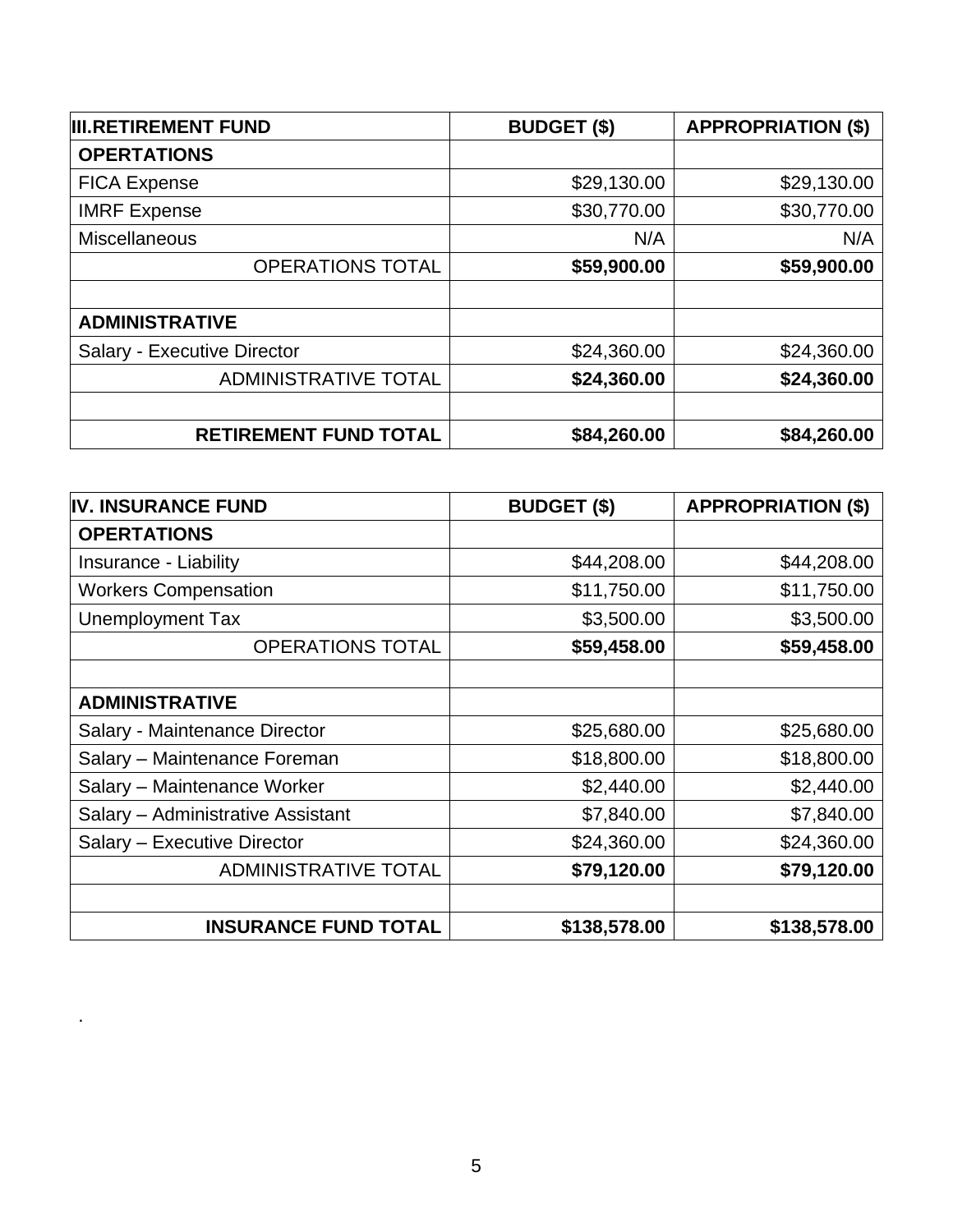| <b>V. POLICE / SECURITY FUND</b>    | <b>BUDGET (\$)</b> | <b>APPROPRIATION (\$)</b> |
|-------------------------------------|--------------------|---------------------------|
| <b>ADMINISTRATIVE</b>               |                    |                           |
| <b>Professional Fees</b>            | \$6,902.00         | \$6,902.00                |
| ADMINISTRATIVE TOTAL                | \$6,902.00         | \$6,902.00                |
|                                     |                    |                           |
| <b>POLICE / SECURITY FUND TOTAL</b> | \$6,902.00         | \$6,902.00                |

| <b>VI. BOND PAYMENT FUND</b>   | <b>BUDGET (\$)</b> | <b>APPROPRIATION (\$)</b> |
|--------------------------------|--------------------|---------------------------|
| <b>BOND PAYMENT</b>            |                    |                           |
| <b>Bond Principal</b>          | \$197,200.00       | \$197,200.00              |
| <b>Bond Interest</b>           | \$5,831.23         | \$5,831.23                |
| <b>BOND PAYMENT TOTAL</b>      | \$203,031.23       | \$203,031.23              |
|                                |                    |                           |
| <b>BOND PAYMENT FUND TOTAL</b> | \$203,031.23       | \$203,031.23              |

#### **SUMMARY OF FUNDS**

| <b>GRAND TOTAL</b>            | \$811,092.23 |
|-------------------------------|--------------|
| <b>VI. BOND PAYMENT FUND</b>  | \$203,031.23 |
| V. POLICE / SECURITY FUND     | \$6,902.00   |
| <b>IV. INSURANCE FUND</b>     | \$138,578.00 |
| <b>III. RETIREMENT FUND</b>   | \$84,260.00  |
| <b>II. RECREATION FUND</b>    | \$138,792.00 |
| <b>GENERAL CORPORATE FUND</b> | \$239,529.00 |

Each of said sums of money and the aggregate thereof are deemed necessary by this Board to defray the necessary expenses and liabilities of this District during the fiscal year beginning July 1, 2022 and ending June 30, 2023 for the respective purposes set forth.

All unexpended balances of the appropriations for the fiscal year ended June  $30<sup>th</sup>$ , 2022 and prior years are hereby specifically re-appropriated for the same general purposes for which they were originally made and may be expended in making up any insufficiency of any other items provided in this appropriation ordinance, in making this appropriation in accordance with applicable law.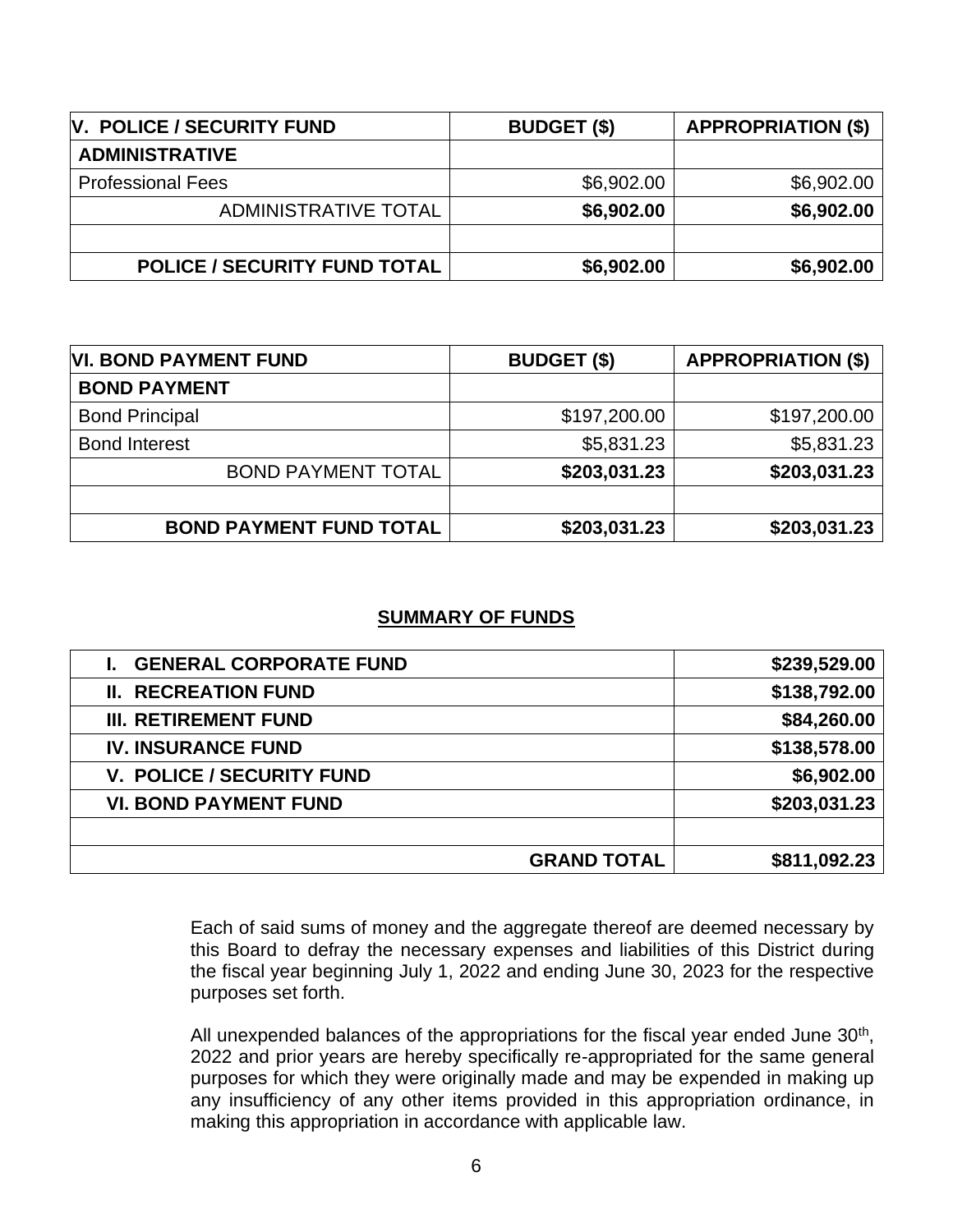- **SECTION 3.** The following determinations have been made and are hereby made a part of the aforesaid budget:
	- a. An estimate of the cash on hand at the beginning of the fiscal year is expected to be \$XXX,XXX.XX – To Be determined at end of FY22
	- b. An estimate of the cash expected to be received during the fiscal year from all sources is \$811,092.23.
	- c. An estimate of the expenditures contemplated for the fiscal year is \$XXX,XXX.XX. - Budget Total plus Bond Expenditures
	- d. An estimate of the cash expected to be on hand at the end of the fiscal year is \$XXX,XXX.XX – Cash at Beginning + Cash Received - Expenditures
	- e. An estimate of the amount of taxes to be received during the fiscal year is \$725,727.23.
- **SECTION 4.** The receipts and revenues of the Harrisburg Township Park District derived from sources other than taxation and not specifically appropriated, and all unexpended balances from the preceding fiscal year not required for the purposes for which they were appropriated and levied, shall constitute the General Fund and shall first be placed to the credit of such fund.
- **SECTION 5.** All ordinances or parts of ordinances conflicting with any of the provisions of this ordinance be, and the same are hereby, repealed to the extent of such conflict. If any item or portion thereof of this budget and appropriation ordinance is for any reason held invalid, such decision shall not affect the validity of the remaining portion of such items or the remaining portion of this ordinance.